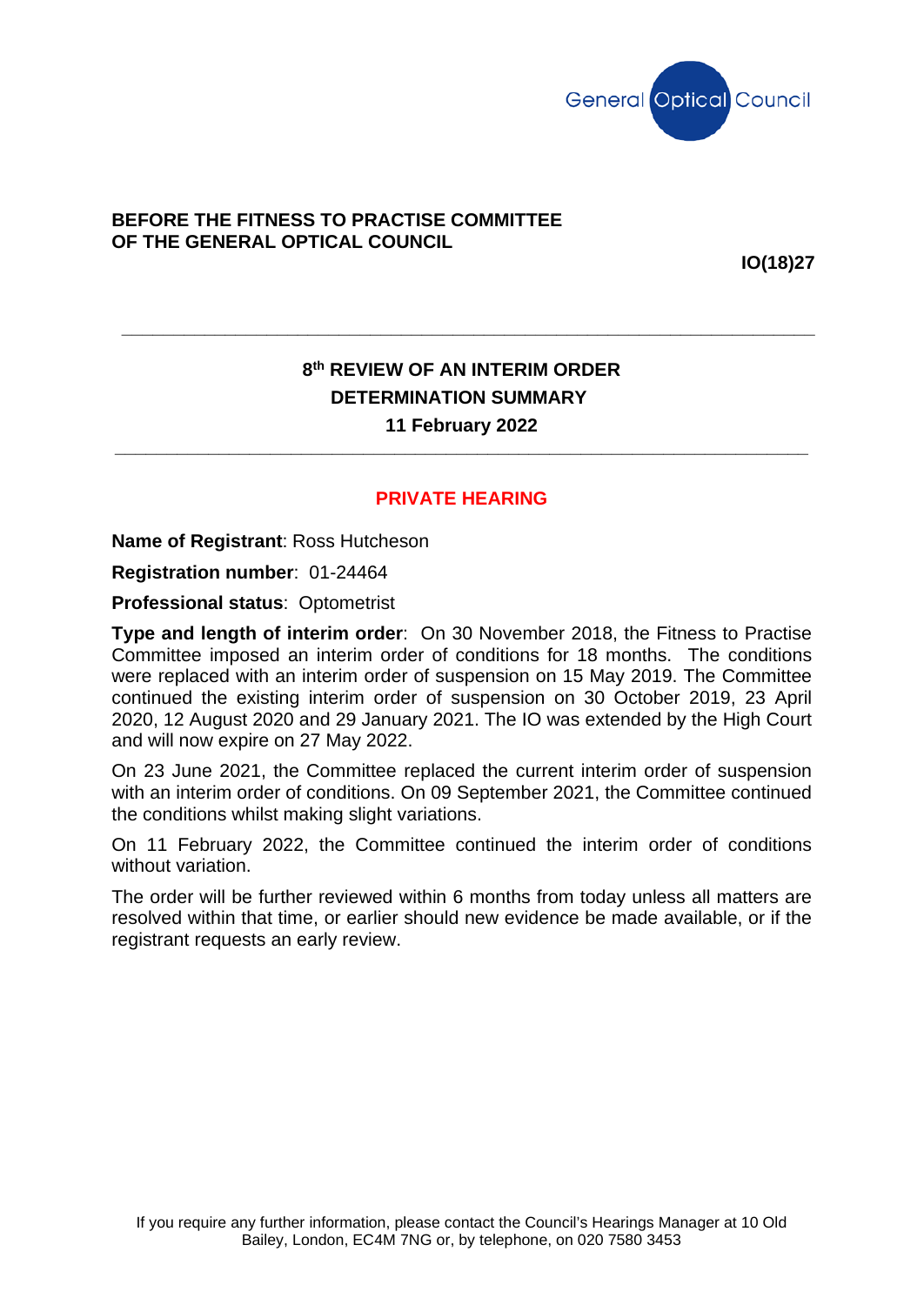

## **CONDITIONS**

| A1.1<br>Informing others             | You must inform the following parties that your registration is subject<br>to conditions. You should do this within two weeks of the date this<br>order takes effect.<br>1. Any organisation or person employing or contracting<br>with you to provide paid or unpaid optical services,<br>whether or not in the UK (to include any locum agency). |
|--------------------------------------|----------------------------------------------------------------------------------------------------------------------------------------------------------------------------------------------------------------------------------------------------------------------------------------------------------------------------------------------------|
|                                      | 2. Any prospective employer or contractor where you<br>have applied to provide optical services, whether or not in<br>the UK.                                                                                                                                                                                                                      |
|                                      | 3. Chair of the Local Optometric Committee for the area<br>where you provide optometric services.                                                                                                                                                                                                                                                  |
|                                      | 4. The NHS body in whose ophthalmic performer or<br>contractor list you are included or are seeking inclusion.                                                                                                                                                                                                                                     |
| A1.2<br>Employment<br>and work       | You must inform the GOC if:<br>1. You accept any paid or unpaid employment or<br>contract, whether or not in the UK, to provide optical<br>services.                                                                                                                                                                                               |
|                                      | 2. You apply for any paid or unpaid employment or contract<br>to provide optical services outside the UK.                                                                                                                                                                                                                                          |
|                                      | 3. You cease working.                                                                                                                                                                                                                                                                                                                              |
|                                      | This information must include the contact details of your prospective<br>employer/contractor and (if the role includes providing NHS<br>ophthalmic services) the relevant NHS body.                                                                                                                                                                |
| A1.3<br>Supervision of<br>Conditions | You must:                                                                                                                                                                                                                                                                                                                                          |
|                                      | Identify a workplace supervisor who would be prepared to<br>1.<br>monitor your compliance with these conditions.                                                                                                                                                                                                                                   |
|                                      | 2. Ask the GOC to approve your workplace supervisor within<br>three weeks of the date this order takes effect. If you are<br>not employed, you must ask us to approve your workplace<br>supervisor before you start work.                                                                                                                          |
|                                      | 3. Identify another supervisor if the GOC does not agree to<br>your being monitored by the proposed supervisor.                                                                                                                                                                                                                                    |
|                                      | 4. Place yourself under the close supervision of the<br>supervisor and remain under his/her supervision for the<br>duration of these conditions. For the purposes of these                                                                                                                                                                         |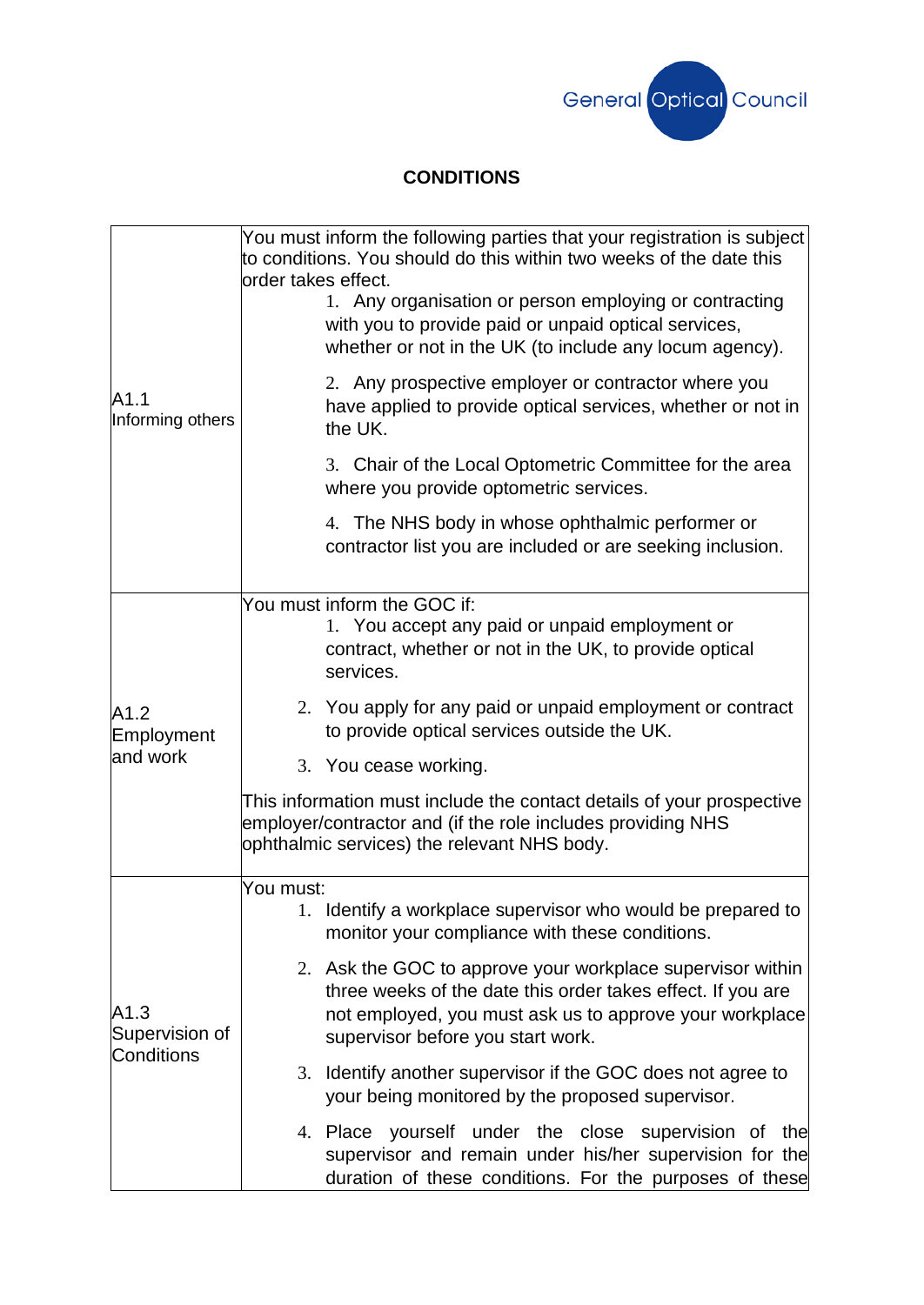

|                              | conditions "close supervision" means that the supervisor<br>must be present in the same room as the Registrant and a<br>patient throughout an examination and able to monitor the<br>Registrant's examination of the patient and his record of<br>the examination             |
|------------------------------|-------------------------------------------------------------------------------------------------------------------------------------------------------------------------------------------------------------------------------------------------------------------------------|
|                              | 5. In accordance with condition 4 above, you must not<br>undertake work of more than one half day session in each<br>day and limit the number of sessions you undertake in a<br>week in accordance with the advice of your workplace<br>supervisor.                           |
|                              | 6. After each session of work you must discuss with your<br>supervisor the patient cases that you have seen that day<br>with particular regard to a) conducting appropriate tests,<br>examination, treatment and referral; b) adequate and<br>accurate record keeping.        |
|                              | 7. Every 2 months, or upon request of the GOC, provide a<br>written report from your supervisor to the GOC addressing<br>the areas identified in 6 above. This report must also detail<br>how you have complied with the conditions set out in this<br>whole condition, A1.3. |
|                              | 8. Inform the GOC of any proposed change to your<br>supervisor and again place yourself under the supervision<br>of someone who has been agreed by the GOC.                                                                                                                   |
| A1.4<br>Other<br>proceedings | You must inform the GOC within 14 days if you become aware of<br>any criminal investigation or formal disciplinary investigation against<br>you.                                                                                                                              |
| A1.5                         | You must continue to comply with all legal and professional                                                                                                                                                                                                                   |
|                              | requirements of registration with the GOC.                                                                                                                                                                                                                                    |
| Registration                 | A review hearing will be arranged at the earliest opportunity if you<br>fail to:-                                                                                                                                                                                             |
| requirements                 | a. Fulfil all CET requirements; or                                                                                                                                                                                                                                            |
|                              | b. Renew your registration annually.                                                                                                                                                                                                                                          |
| A2.1                         | You must:-<br>1. Place yourself, and remain, under the medical supervision<br>of a GP Practice.                                                                                                                                                                               |
|                              | 2. Attend appointments as arranged.                                                                                                                                                                                                                                           |
|                              | 3. Follow their advice.                                                                                                                                                                                                                                                       |
|                              | 4. Follow their recommended treatment.                                                                                                                                                                                                                                        |
|                              | 5. Inform your GP and any relevant health care                                                                                                                                                                                                                                |